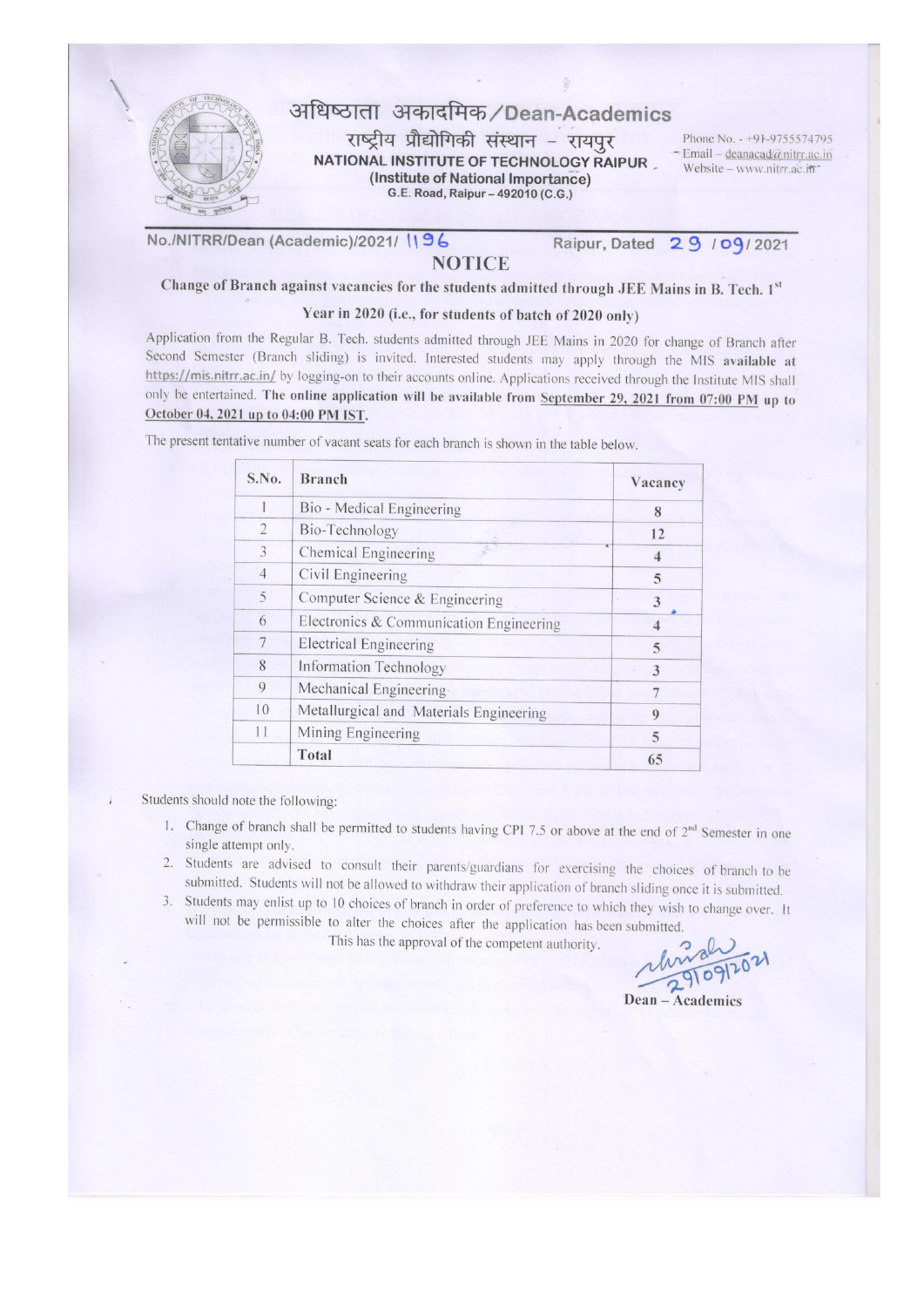

# **NATIONAL INSTITUE OF TECHNOLOGY RAIPUR G.E. Road, Raipur – 492010 (C.G.)**

# *RULES FOR CHANGE OF BRANCH AFTER SECOND SEMESTER*

- 1. Student admitted to a particular branch of the B. Tech. course will normally continue studying in that branch till completion. However, in special cases the Institute may permit a student, admitted through JEE Main to change from one branch to another after the first two semesters. Such changes will be permitted, strictly in accordance with provisions laid down hereafter.
- 2. Only those students will be eligible for consideration for change of branch after the second semester, who have
	- a. Completed all the credits prescribed in the first two semesters.
	- b. Obtained a CGPA/CPI of not less than **7.5** at the end of second semester in one single attempt only.
- 3. Repeaters are not eligible to take part in this process.
- 4. Depending on the vacancies Dean, Academic Affairs may issue a notification inviting application for change of branch from the intending eligible students.
- 5. Change of branch shall be made strictly on the basis of inter se merit of the applicants. For this purpose CPI obtained in second semester by the applicant shall be considered. Ties will be resolved by the AI rank of the applicants in JEE Main.
- 6. As prescribed in the scheme of studies of Ist & IInd Semester, if a student belonging (say) 'X' branch slides (say) to 'Y' branch, then he/she will have to register in all those branch-specific Basic Engineering subjects which were offered to his counter parts in 'Y' branch in their first year. This is necessary for a student whose branch has been changed to complete the requirement for branch 'Y'. In doing so, a slided student can register for at the most two subjects (as per the requirement) offered in first year of branch 'Y' in the 3rd semester of his changed (slided) branch. In case, the students has to register for three additional subjects, he/she shall register for two subjects in third semester and shall register for the third subject in fourth semester compulsorily. For such cases, the maximum credit limit per semester for 3rd and 4th will be 34 credits. For such subjects, the students have to secure E or higher grade, and the same won't be considered for calculation of CPI, SPI or determining eligibility for B.Tech (Hons.) and B.Tech with distinction.
- 7. The applicants may be allowed a change of branch, strictly in the order of merit, subject to the condition that the student strength in a particular branch from which transfer is made, does not fall below 60% of the sanctioned strength.
- 8. **If a student is denied change of branch due to above reason, no other student with lesser CPI should be permitted for change of Branch.**
- 9. All changes of branch made in accordance with the above rules will be effective from the third semester of the applicants concerned. No change of branch shall be permitted thereafter.
- 10. All changes of branch will be final and binding on the applicants. No student will be permitted under any circumstances to refuse the change of branch offered.